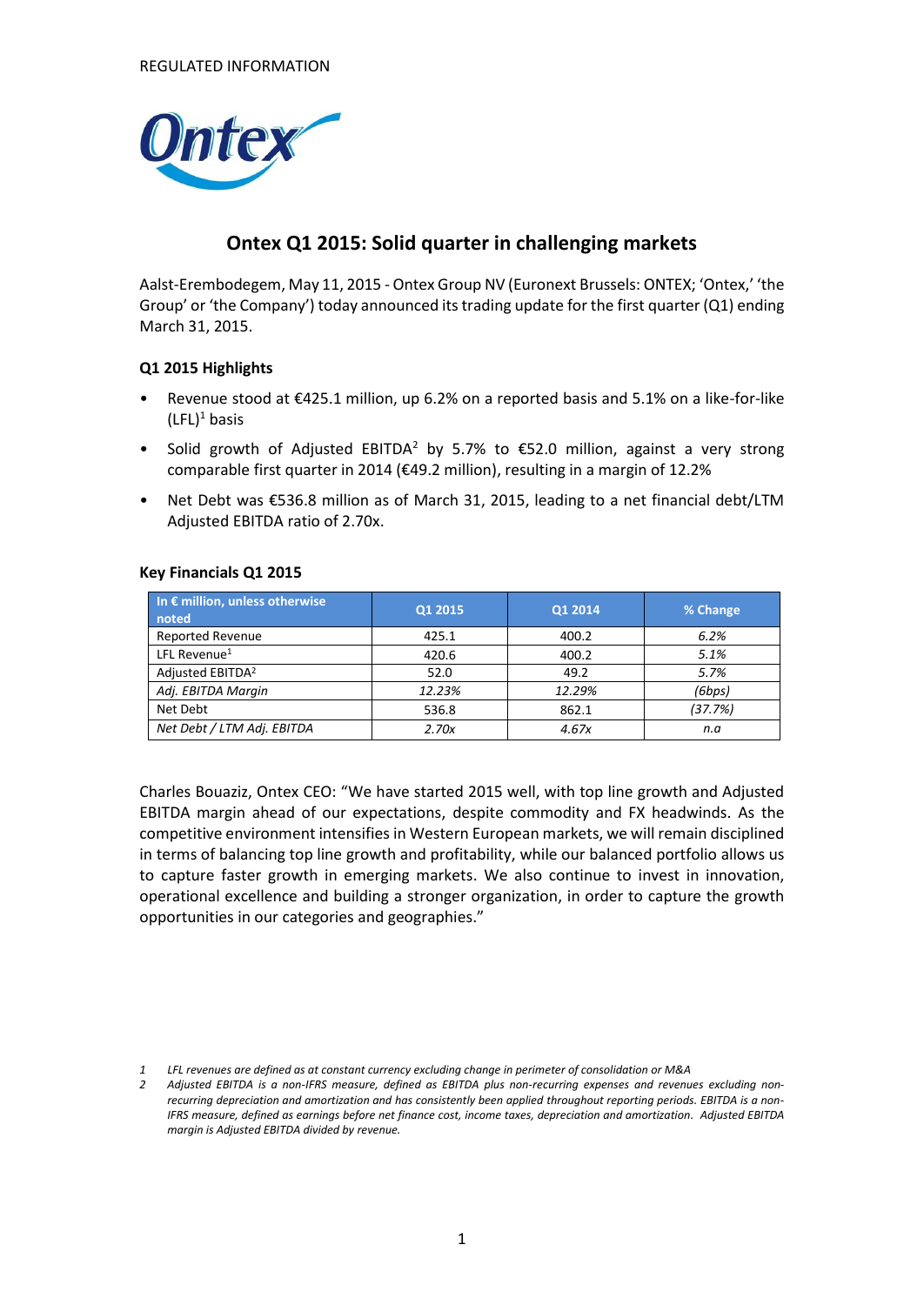## **Market Dynamics**

Market dynamics at the start of the year have been broadly in line with our expectations, with customers and consumers continually looking for better value for their money and products they can trust. Market conditions in emerging markets were generally favorable, although some countries continued to face political and economic volatility, curbing consumer demand.

The Euro was weaker against several currencies in which the Group's sales are denominated, compared to a year ago, which overall had a positive impact on revenue. However, the net impact on Adjusted EBITDA was negative, in particular due to a strengthening of the US Dollar.

As expected, overall costs for the major raw material groups were higher than a year ago as fluff prices remained at elevated levels and above Q1 last year, with the cost in Euro even higher due to the strengthening US Dollar. On the other hand, the oil-based raw material indices started to decline at the end of 2014 but only had a limited impact on the Group in Q1 due to a time lag in pricing agreements. The positive impact on oil-based raw materials anticipated in Q2 2015 is not expected to last long, as the relevant price indices have started increasing in March already, which will have an impact after Q2 due to a time lag in the price mechanism.

## **Overview of Ontex Performance in Q1 2015**

Ontex started 2015 with a solid first quarter, as reported revenue was €425.1 million which represents a 5.1% increase on a LFL basis. On a reported basis, revenue was up 6.2% as a consequence of net positive foreign exchange movements versus the Euro. LFL revenue was higher in all four Divisions and three categories. Geographically, while sales in Eastern Europe and the Rest of the World rose, Western Europe showed a slight decline compared to a very strong Q1 2014.

Adjusted EBITDA of €52.0 million was 5.7% higher year-on-year due to volume growth and a consistent focus on cost management, and despite FX and commodity headwinds. The Q1 2015 Adjusted EBITDA margin was 12.2%, above the 12.1% for full year 2014 and only 6 bps below Q1 2014.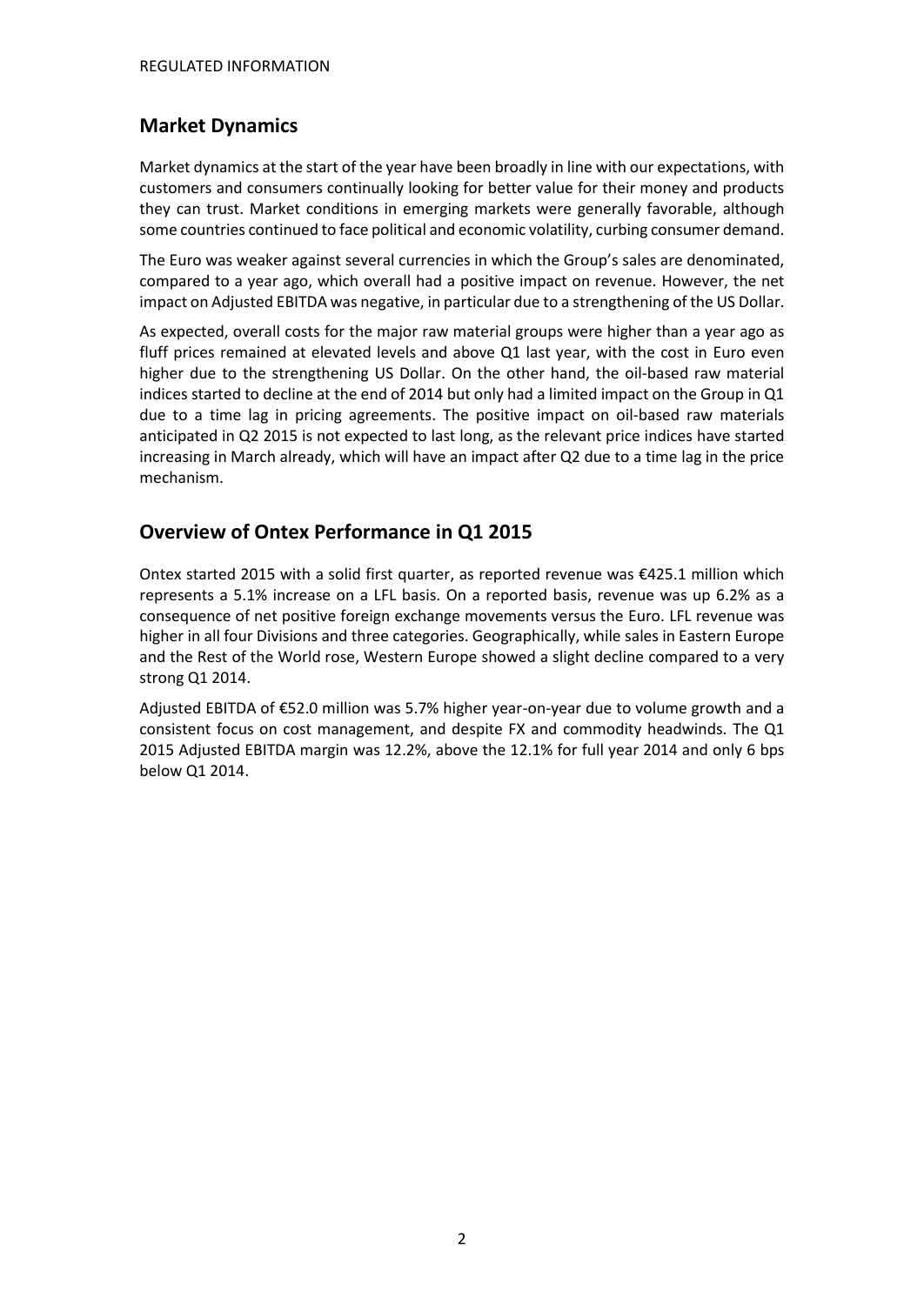## **Operational Review: Divisions**

| in $\epsilon$ million         | Q1 2015 | Q1 2014 | % $\Delta$ as reported | $\%$ $\Delta$ at LFL |
|-------------------------------|---------|---------|------------------------|----------------------|
| <b>Ontex Reported Revenue</b> | 425.1   | 400.2   | 6.2%                   | 5.1%                 |
| <b>Mature Market Retail</b>   | 228.4   | 216.9   | 5.3%                   | 3.0%                 |
| <b>Growth Markets</b>         | 31.3    | 28.0    | 11.8%                  | 35.4%                |
| Healthcare                    | 108.4   | 105.5   | 2.7%                   | 1.1%                 |
| MENA                          | 57.0    | 49.8    | 14.5%                  | 5.4%                 |

#### **Mature Market Retail**

In Q1 2015, Mature Market Retail Divisional revenue was 3.0% higher than a year ago on a LFL basis, and 5.3% higher on a reported basis due to positive FX impacts. Promotional activity at retailers was greater than in Q1 2014 resulting in accelerated consumer purchases. Overall, LFL revenue growth was driven by good performances particularly in Poland and contract manufacturing. As in the past, we will continue to take a disciplined commercial approach in very challenging markets.

#### **Growth Markets**

On a LFL basis, the Growth Markets Division had a very solid Q1 growth of 35.4%. Reported revenue was up 11.8% and was negatively impacted by exchange rates, mainly the Russian Rouble. LFL revenue in Russia increased year-on-year due to solid volume growth, in particular for retailer brands which are growing fast from a relatively low base. Higher pricing implemented in Russia at the end of 2014 also contributed positively to Q1 2015 and largely offset the negative FX impact. Volumes in Central and Eastern Europe also rose, resulting in higher revenue in the quarter.

#### **Healthcare**

Revenue in the Healthcare Division was 1.1% higher in Q1 2015 on a LFL basis, and up 2.7% on a reported basis as a result of positive FX impacts. Italy and the UK generated higher revenue on a LFL basis, partly driven by growth in home delivery. Revenue in France also contributed positively. In Germany, as disclosed in previous quarters, revenue decreased mainly as a result of the scaling back of some contracts.

#### **MENA**

MENA Divisional revenue rose 5.4% in Q1 2015 on a LFL basis, while reported revenue was up 14.5% due to the positive impact of changes in exchange rates. Higher LFL revenue was led by Turkey, Morocco and Pakistan, where our brands continued to perform well. A number of other countries in the MENA Division were negatively impacted by political and economic issues, and recorded lower revenue in the first quarter.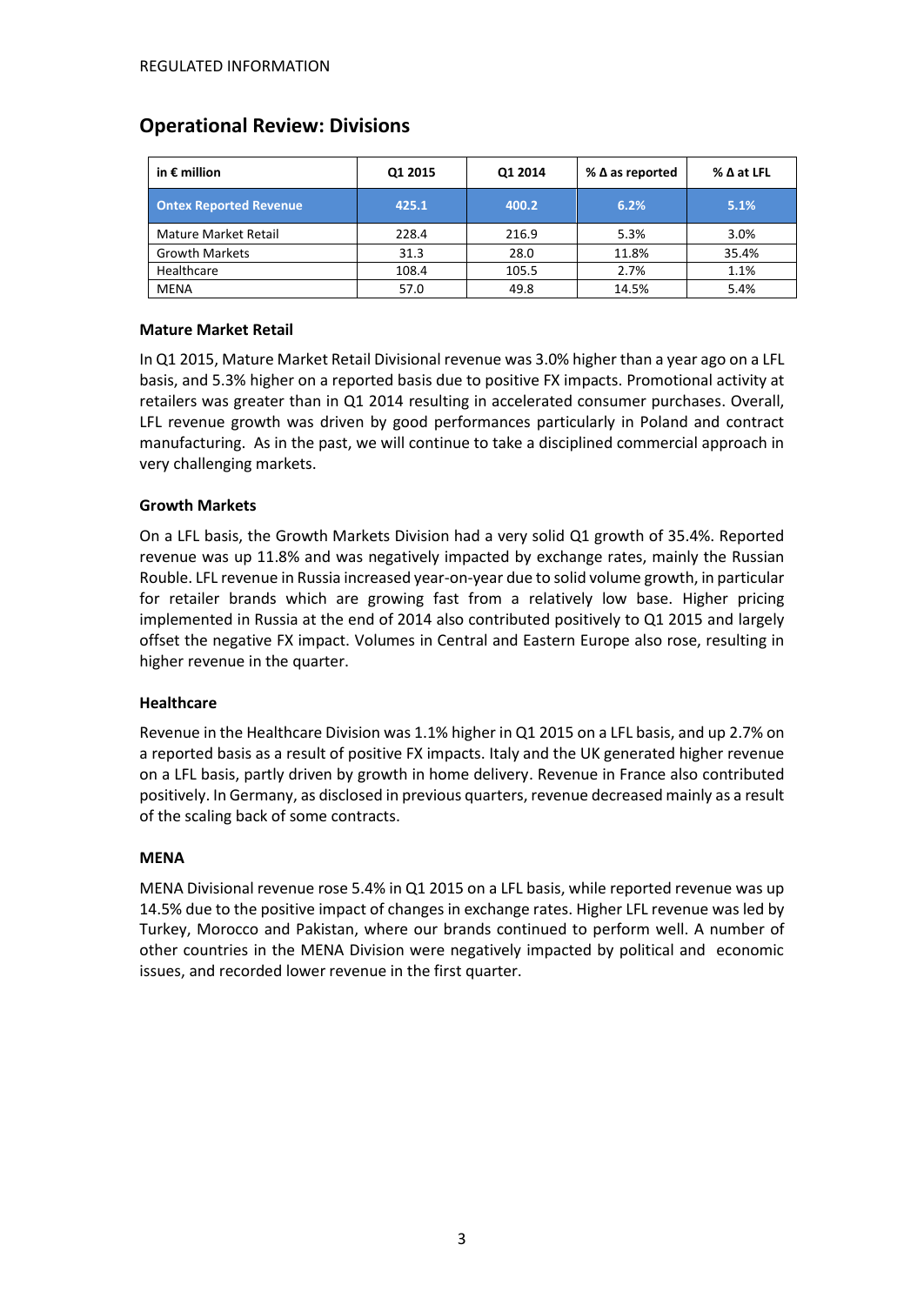# **Operational Review: Categories**

| in $\epsilon$ million          | Q1 2015 | Q1 2014 | %∆as<br>reported | $\%$ $\Delta$ at LFL |
|--------------------------------|---------|---------|------------------|----------------------|
| <b>Ontex Reported Revenue1</b> | 425.1   | 400.2   | 6.2%             | 5.1%                 |
| Babycare                       | 226.5   | 210.2   | 7.8%             | 6.1%                 |
| Femcare                        | 50.8    | 49.4    | 2.8%             | 2.0%                 |
| Adult Inco                     | 142.3   | 134.9   | 5.5%             | 5.0%                 |

*1 Includes €5.5 million in Q1 2015 and €5.7 million in Q1 2014 from Other category*

### **Babycare**

Q1 2015 revenue for the Babycare category increased 6.1% on a LFL basis, and was up 7.8% on a reported basis as a result of positive FX impacts. This category revenue was positively impacted by the further rollout of our Flexfit innovation, retailer brand growth supported by the premiumization trend, and solid growth of our products in emerging markets.

#### **Femcare**

Femcare category revenue grew 2.0% in Q1 2015 on a LFL basis, and was 2.8% higher on a reported basis due to favorable FX. Category revenue growth was driven by the dynamism in emerging markets while developed markets were more stable.

#### **Adult Inco**

The Adult Inco category recorded 5.0% higher revenue on a LFL basis in Q1 2015, and due to positive FX, reported revenue was up 5.5%. Revenue rose in both institutional and retail channels, with retail sales up by 13% on a LFL basis. In the Adult Inco category, there was solid growth of the fast-growing pull-up products.

### **Operational Review: Geographies**

| in $\epsilon$ million         | Q1 2015 | Q1 2014 | %∆as<br>reported | $%$ $\Delta$ at LFL |
|-------------------------------|---------|---------|------------------|---------------------|
| <b>Ontex Reported Revenue</b> | 425.1   | 400.2   | 6.2%             | 5.1%                |
| Western Europe                | 280.1   | 277.0   | 1.1%             | $(1.0\%)$           |
| Eastern Europe                | 60.8    | 47.6    | 27.7%            | 42.2%               |
| <b>ROW</b>                    | 84.2    | 75.6    | 11.4%            | 4.0%                |

Sales outside of Western Europe represented 34.1% of Group revenue in Q1 2015, up from 30.8% last year, as Eastern Europe increased by 42.2% on a LFL basis, while revenue in the Rest of the World rose by 4.0%. Western Europe in Q1 2015 was slightly lower, down 1.0% on a LFL basis.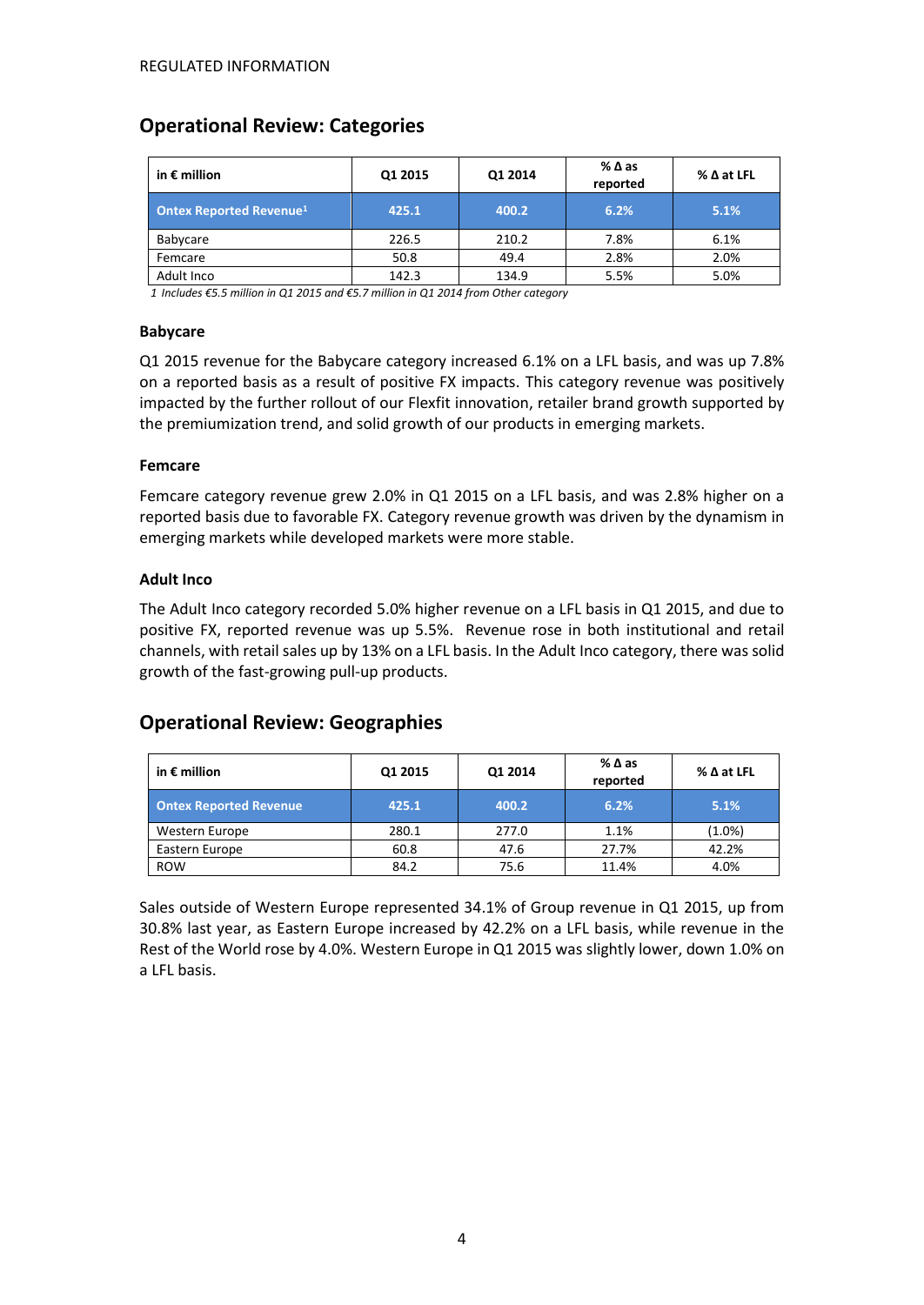# **OUTLOOK**

Our Ontex model of sustainable, profitable growth remains unchanged. Given that revenue in the first quarter benefited from increased retailer promotional activity in developed markets and solid emerging markets growth, and that Q2 2014 revenue is the highest comparable quarter for revenue in absolute terms, we expect some rebalancing of growth between the first and second quarters. In response to increasing competitive pressures in Western Europe, we will remain disciplined. In spite of these pressures and costs which continue to be impacted by foreign exchange and commodity headwinds, we remain focused on outperforming in our markets and achieving Adjusted EBITDA margin expansion.

## **FINANCIAL REVIEW**

# **Adjusted EBITDA**

Adjusted EBITDA in Q1 2015 grew 5.7% to €52.0 million. This increase was achieved despite raw material and exchange rate headwinds in the quarter as expected, in particular due to a weakening of the Euro compared to the US Dollar. We continued to invest in the organization, with higher sales, marketing and administrative expenses. These higher expenses were mostly offset by ongoing efficiency actions, as well as some operating leverage, which underpinned the higher Adjusted EBITDA. The Q1 2015 Adjusted EBITDA margin was 12.2%, 6 bps lower than the same period a year ago.

# **Net debt**

At March 31, 2015 net debt was €536.8 million, lower than at March 31 2014 (€862.1 million) as well as at 31 December 2014 (€585.1 million). Leverage based on the last twelve months Adjusted EBITDA was 2.70x. This improvement compared to end-December 2014 (2.98x) was mostly due to cash generated from operating activities, and modest capex impact due to phasing.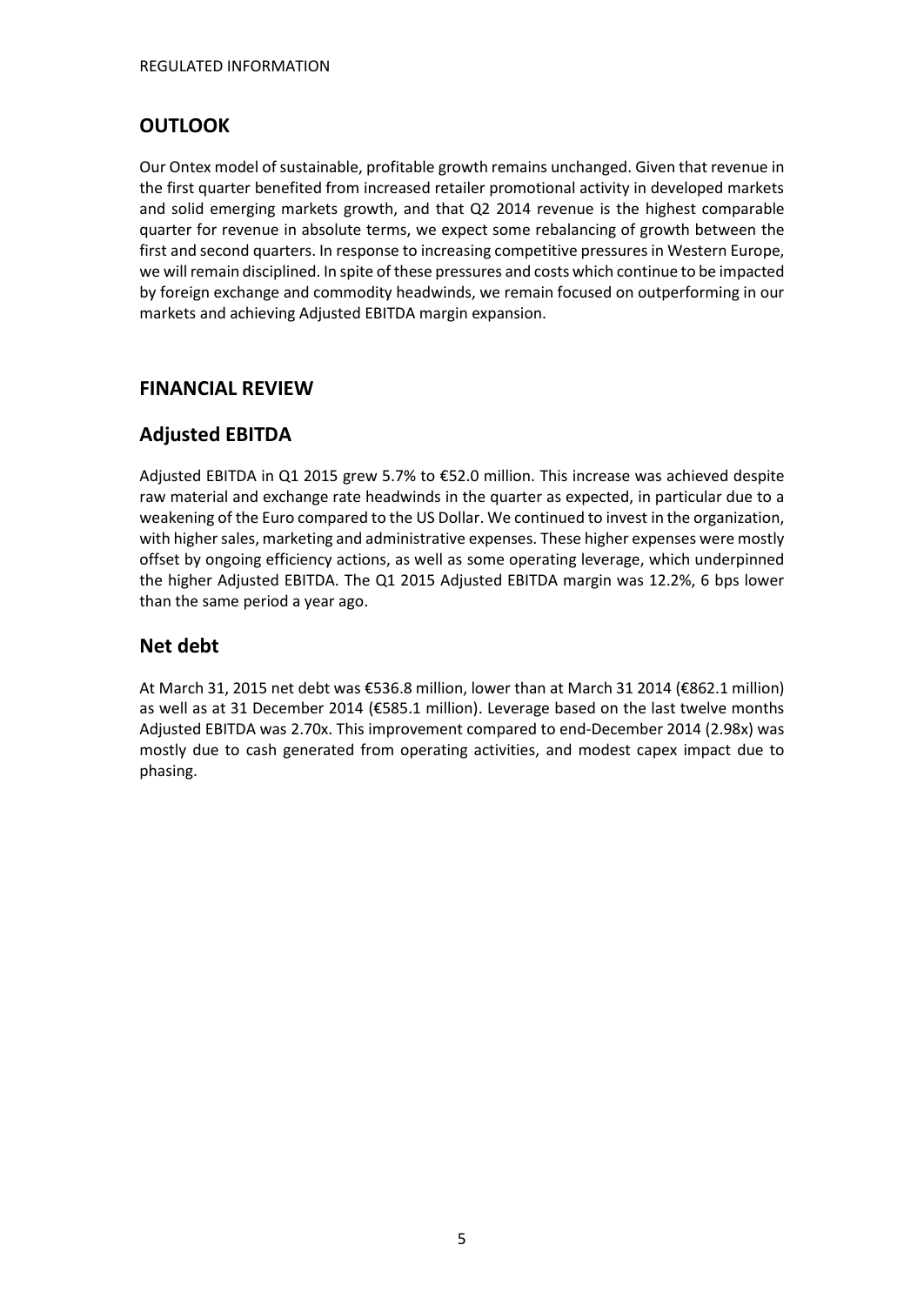## **NOTES TO THE TRADING UPDATE**

### **Corporate Information**

This trading update of Ontex Group NV for the first quarter of 2015 was authorized for issue in accordance with a resolution of the Board on May 8, 2015.

### **CONFERENCE CALL**

Management will host a presentation for investors and analysts on May 11, 2015 at 8:00am BST / 9:00am CEST. A one-week replay of the conference call will also be available. A copy of the presentation slides will be available a[t http://www.ontexglobal.com/.](http://www.ontexglobal.com/)

If you would like to participate in the conference call, please dial-in 5 to 10 minutes before the scheduled start time to register your attendance. Dial in numbers for the call are as follows:

| United Kingdom:       | +44 (0) 20 3427 1908 |
|-----------------------|----------------------|
| <b>United States:</b> | +1 718 354 1357      |
| Belgium:              | +32(0)2 404 0660     |
| France:               | +33 (0)1 76 77 22 22 |
| Germany:              | +49 (0)69 2222 10631 |
| Passcode:             | 5591230              |

A replay of the call will be available for one week from May 11, 2015 at:

#### **Replay numbers**

| United Kingdom:       | +44 (0)20 3427 0598  |
|-----------------------|----------------------|
| <b>United States:</b> | +1 347 366 9565      |
| Belgium:              | +32 (0)2 789 7487    |
| France:               | +33 (0)1 74 20 28 00 |
| Germany:              | +49 (0)69 2222 2236  |
| Passcode:             | 5591230              |

### **FINANCIAL CALENDAR 2015**

| <b>Annual General Meeting</b>      | May 26, 2015     |
|------------------------------------|------------------|
| Second Quarter and Half Year 2015  | July 29, 2015    |
| Third Quarter and Nine Months 2015 | November 5, 2015 |

### **ENQUIRIES**

| <b>Investors</b>              | <b>Press</b>                   |
|-------------------------------|--------------------------------|
| Philip Ludwig                 | Gaëlle Vilatte                 |
| +32 53 333 730                | +32 53 333 708                 |
| Philip.ludwig@ontexglobal.com | Gaelle.vilatte@ontexglobal.com |